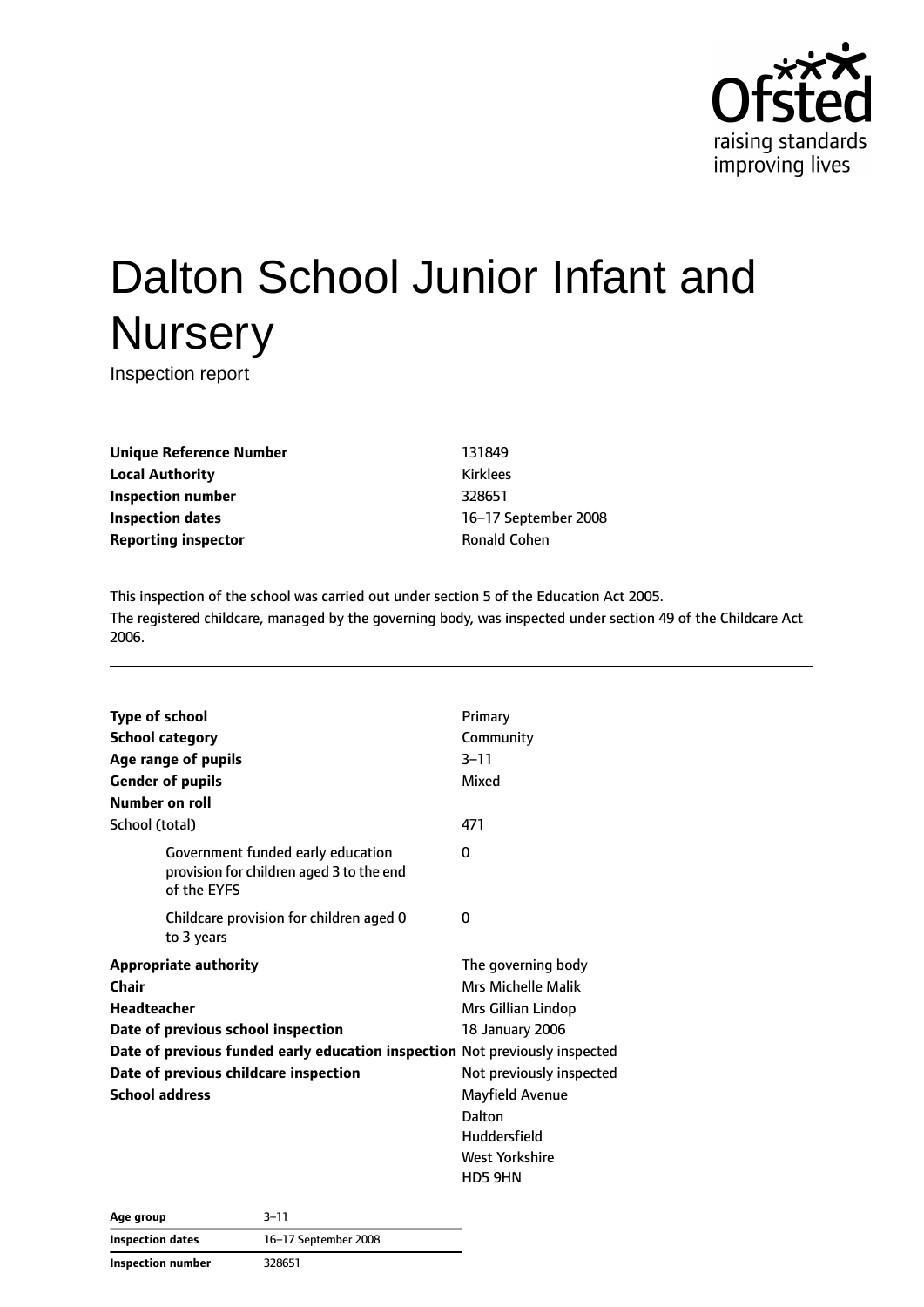**Telephone number** 01484 226577 **Fax number** 01484 226578

| Age group               | $3 - 11$             |  |
|-------------------------|----------------------|--|
| <b>Inspection dates</b> | 16-17 September 2008 |  |
| Inspection number       | 328651               |  |

÷,  $\overline{\phantom{0}}$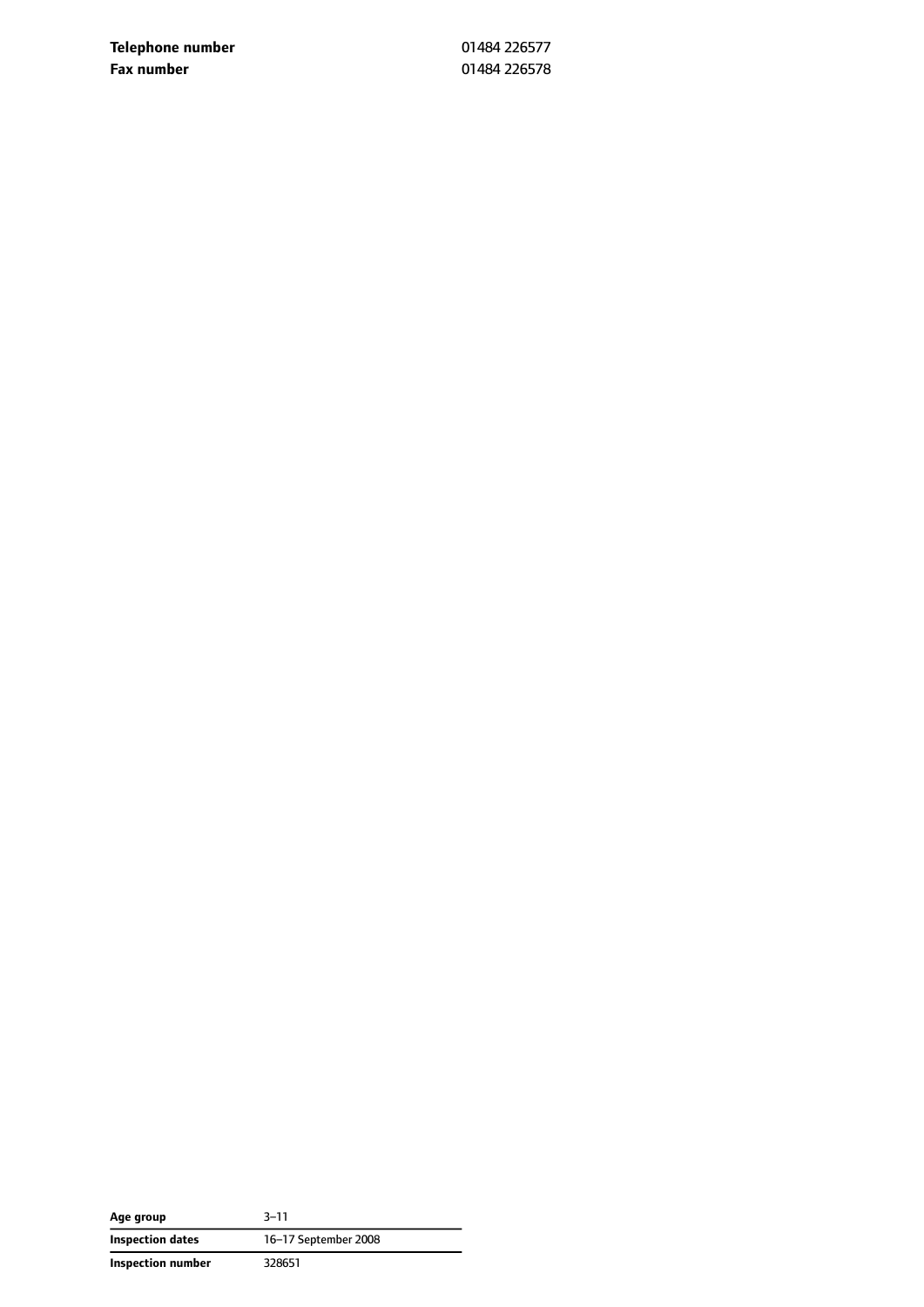.

#### Website: www.ofsted.gov.uk

This document may be reproduced in whole or in part for non-commercial educational purposes, provided that the information quoted is reproduced without adaptation and the source and date of publication are stated.

Further copies of this report are obtainable from the school. Under the Education Act 2005, the school must provide a copy of this report free of charge to certain categories of people. A charge not exceeding the full cost of reproduction may be made for any other copies supplied.

<sup>©</sup> Crown copyright 2008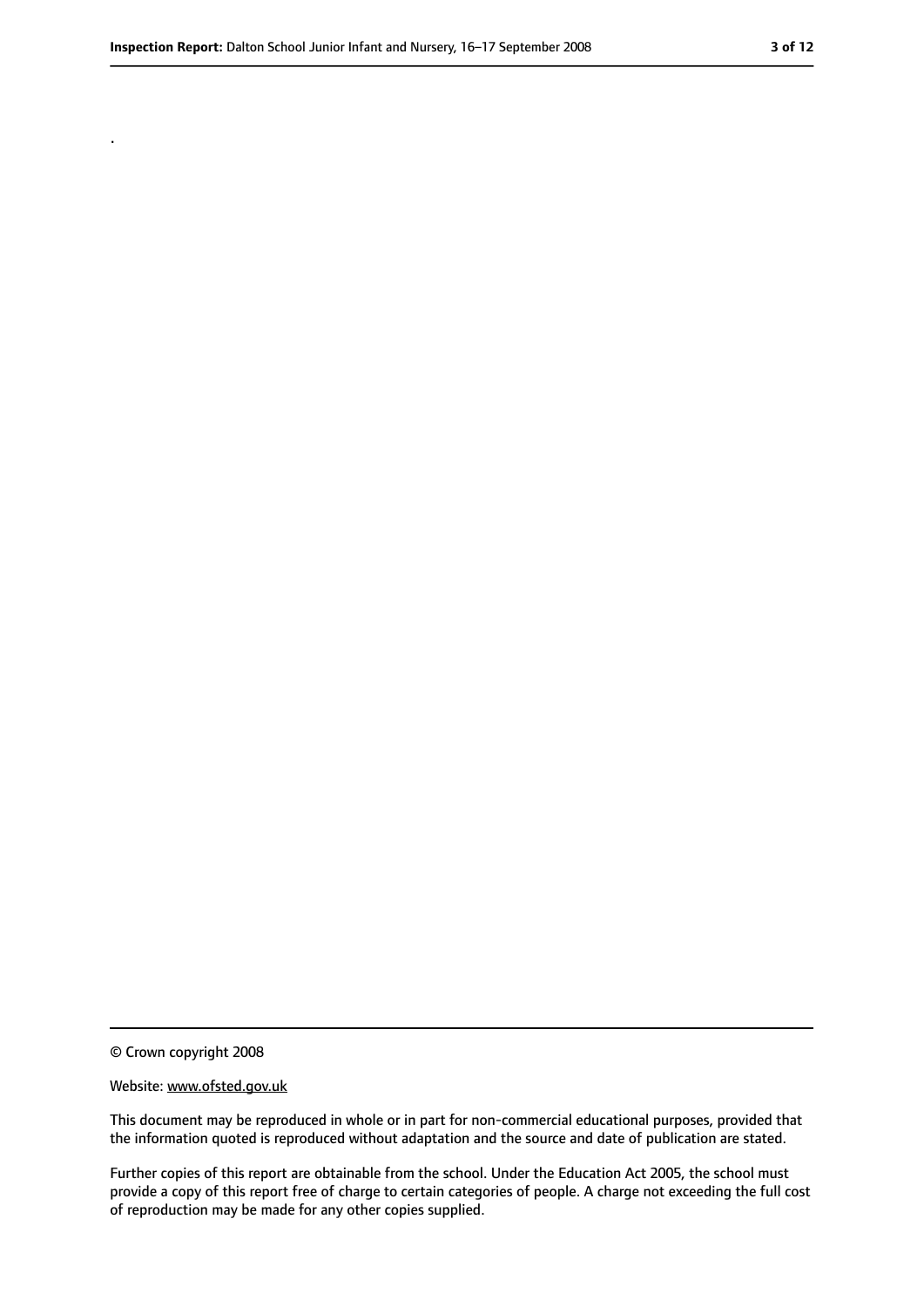# **Introduction**

The inspection was carried out by three Additional Inspectors.

#### **Description of the school**

Dalton School Junior, Infant and Nursery is much larger than average. It has an increasingly high proportion of pupils with learning difficulties and/or disabilities. This includes eight pupils who attend the visual impairment unit. The school offers Early Years Foundation Stage (EYFS) provision. The proportion of pupils eligible for free school meals is average and this reflects their social and economic background. Over two thirds of the pupils are of White British heritage but a growing number are from minority ethnic backgrounds. Very few are at an early stage of learning to speak English as an additional language. Since the last inspection, many staffing changes at senior level include the headteacher, appointed in April 2008, and the deputy headteacher, appointed in September 2008. The school has gained the Healthy Schools Award and the Artsmark Gold.

#### **Key for inspection grades**

| Grade 1 | Outstanding  |
|---------|--------------|
| Grade 2 | Good         |
| Grade 3 | Satisfactory |
| Grade 4 | Inadequate   |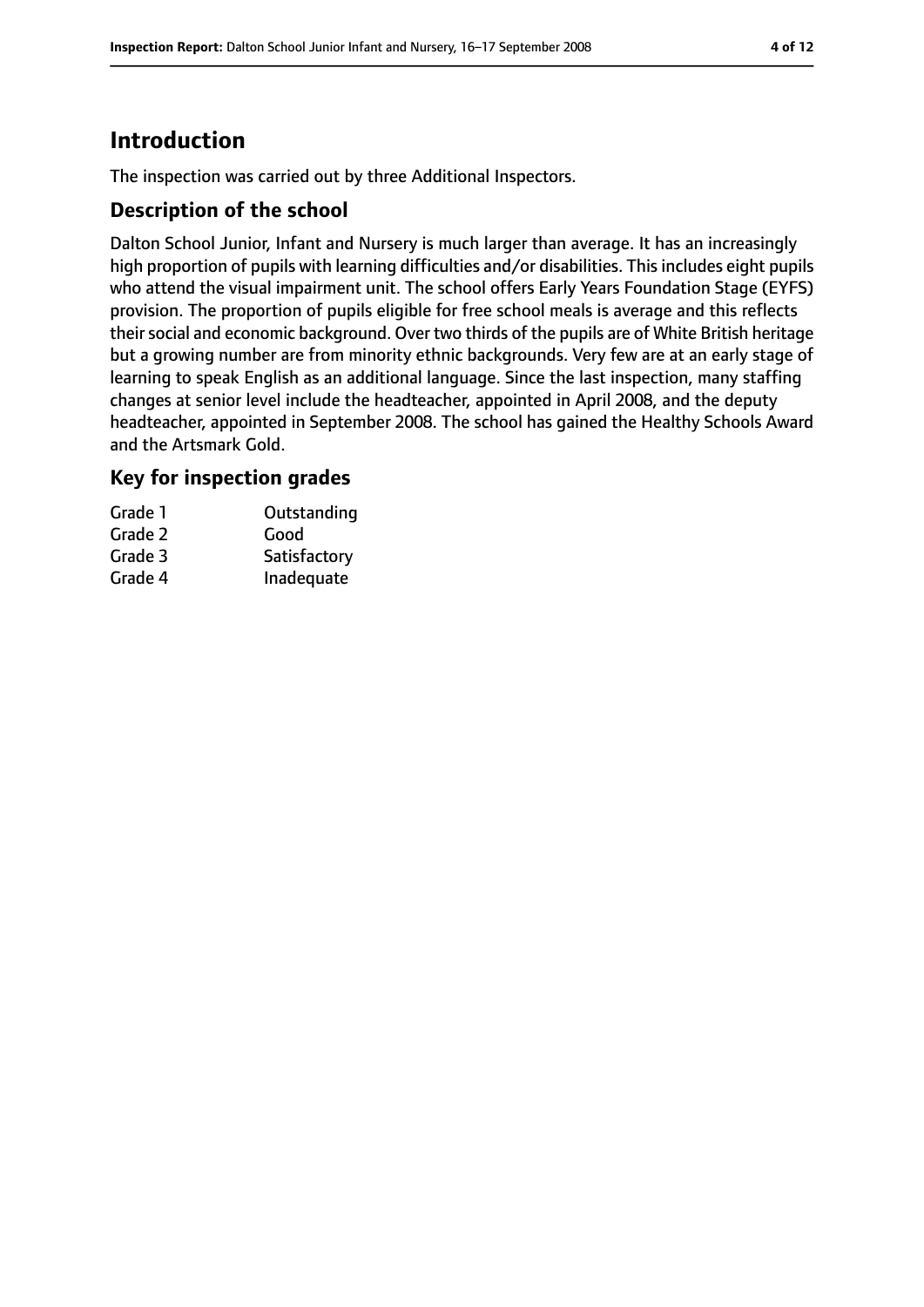# **Overall effectiveness of the school**

#### **Grade: 3**

Dalton is a satisfactory school. It has strengths in its pastoral care for the pupils and in their personal development and well-being.

At Key Stage 1, pupils achieve satisfactorily and reach standards at the end of Year 2 that are broadly in line with the national average in all subjects, although mathematics is markedly weaker. In 2007, standards at the end of Year 6 were generally below the national average. They were well below in mathematics. Recent initiatives, particularly in mathematics, have halted the decline. Standards in the 2008 teacher assessments show a marked improvement, although writing fell away a little from the 2007 result. The present Year 6 is on track to continue an upward trend. Thus, overall, pupils attain standards that are broadly in line with national averages. This represents satisfactory progress for the vast majority of pupils, several of whom have not spent all their primary education at this school.

Pupils' behaviour and attendance are good. Pupils are considerate towards each other and respectful to adults. Older pupils have many roles and responsibilities and make a significant contribution to school life. Pupils say they enjoy their lessons and feel safe and well cared for. They are confident they will receive help if they need it.

The quality of teaching and learning is satisfactory. There are examples of good teaching and learning in the school but a lack of consistency slows down pupils' progress. Pupils of higher ability are not always fully challenged. The pastoral care pupils receive is very good and contributes significantly to their good personal development.

There is a very caring ethos in school. Many parents expressed a gratitude for the school's systems for identifying their children's special needs and delivering high quality provision to meet them. They are particularly grateful for the work done in the visual impairment unit, especially the way the unit allows their children to engage successfully in general classroom activities.

The school has a good understanding of the needs of the local community and responds positively to them through, for example, the weekly toddler group and home visits for new pupils. The good curriculum provides pupils with opportunities to develop shared values and understand the needs and feelings of others. It is enhanced through the school's achievement of the Healthy Schools Award, Artsmark and Activemark Gold. There are good partnerships with other schools and outside agencies to support the work of the school.

The leadership style is inclusive and supportive and has already made a positive start. Initiatives are, however, in the early stages of implementation and their impact is not yet fully secure. Leadership and management are satisfactory and there is a satisfactory capacity to improve. The school gives satisfactory value for money.

## **Effectiveness of the Early Years Foundation Stage**

#### **Grade: 2**

Provision for children in the EYFS is well planned and delivered, meets the needs of all children and enables them to make good progress. They are well cared for and their welfare and well-being are always given top priority. There are very strong links between the Nursery Unit and Reception classes to ensure that progress is seamless. There is a good balance of teacher-directed tasks and activities for children to choose from which provide a rich range of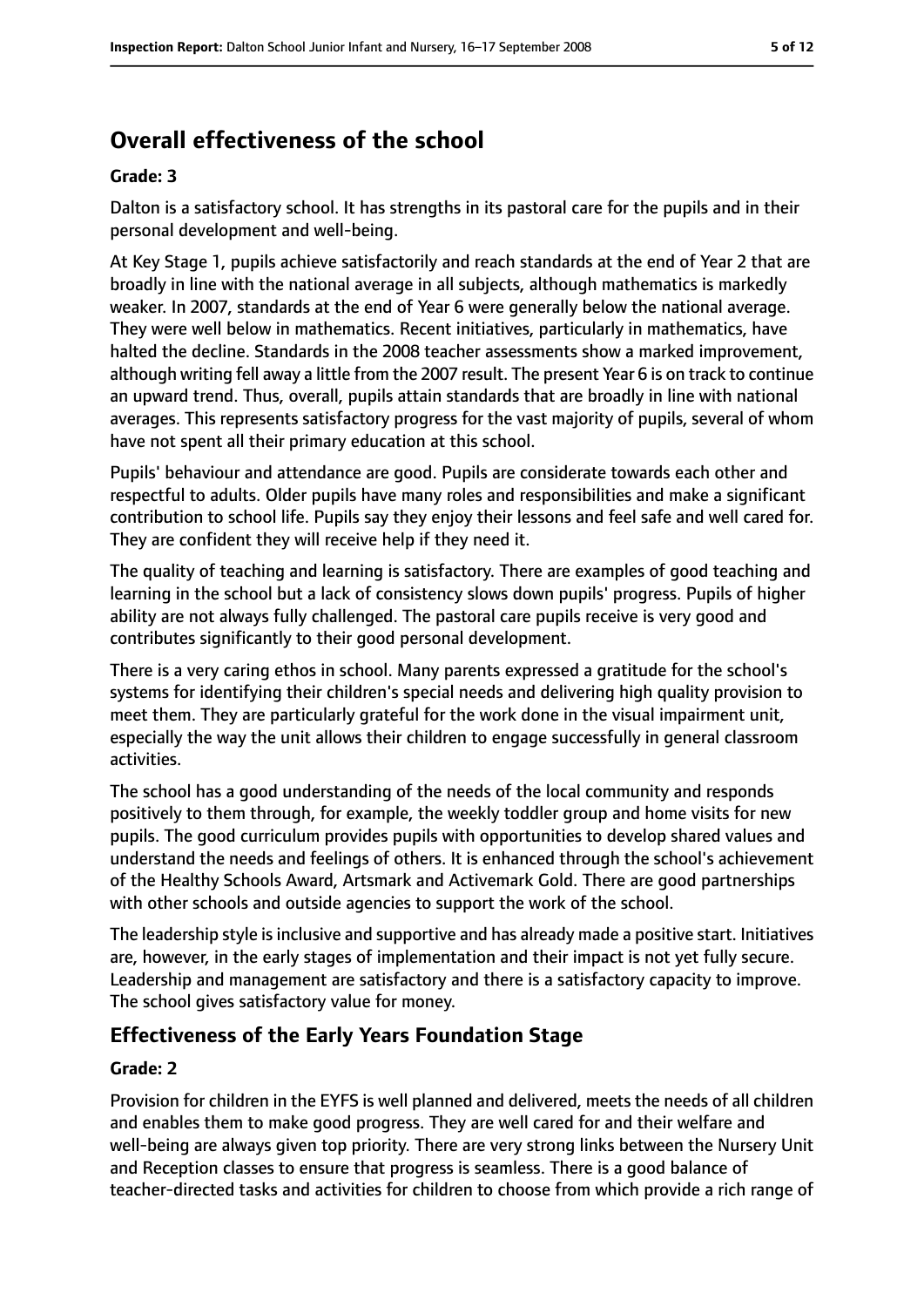learning opportunities for all children. A strong emphasis is placed on developing children's independence and children quickly develop positive attitudes and learn to relate well to each other. They enjoy the very wide range of activities provided for them, although in inclement weather, children do not always use the full range of outdoor provision. The EYFS team is well led and managed. It operates effectively to maximise opportunities for learning and provide a varied and stimulating environment. Children are carefully monitored throughout to ensure they are making progress. They enter the EYFS with skills broadly similar to those of children nationally. However, by the time they leave the Reception year, their progress is good and their attainment in all areas of learning is above what is expected nationally. Good induction procedures ensure children get the very best start to their education and careful liaison with teachers in Year 1 enables children to move smoothly into the next phase of their schooling.

#### **What the school should do to improve further**

- Raise standards in mathematics.
- Ensure that all teaching and learning is of a consistently high quality.
- Ensure the more able pupils are fully challenged.

A small proportion of the schools whose overall effectiveness is judged satisfactory but which have areas of underperformance will receive a monitoring visit by an Ofsted inspector before their next section 5 inspection.

## **Achievement and standards**

#### **Grade: 3**

Pupils' achievement is satisfactory in Key Stage 1 and 2 so that by Year 6 standards are broadly average. A number of the more able pupils leave before the end of Key Stage 2 and the school increasingly takes in pupils who enter the school with levels below the national norm. These pupils have not had the benefit of the EYFS provision and, although they make satisfactory progress, the standards they attain are often lower than pupils who have had the whole school experience. The school's systems for measuring pupils' progress show that some pupils, particularly the more able, do not always achieve as highly asthey could. The school is beginning work to provide a greater level of challenge for these pupils. Despite the decline in mathematics having been halted, as a result of steps the school has taken, there is still more to be done to raise standards in the subject. Pupils with learning difficulties and/or disabilities make good progress overall and this reflects the high level of care at the school.

## **Personal development and well-being**

#### **Grade: 2**

Pupils' personal development and well-being, including pupils' spiritual, moral, social and cultural development, is good. The strong emphasis placed on developing social and emotional skills results in confident pupils, who are eager to grasp the many opportunities to take responsibility for their school and the wider community, such as helping as a play-leader at lunchtimes or organising activities for the toddler group before school. Members of the school council speak enthusiastically about their ideas for playtime activities and appreciate the support they receive. Pupils know they can make a difference to their school community and have a good understanding of different religions and cultures. They feel safe in school and clearly understand the difference between right and wrong. Under the skilled guidance and extra support of adults pupils work successfully together and behave well. They are cheerful and polite and clearly enjoy coming to school. This is reflected in their attendance, which is above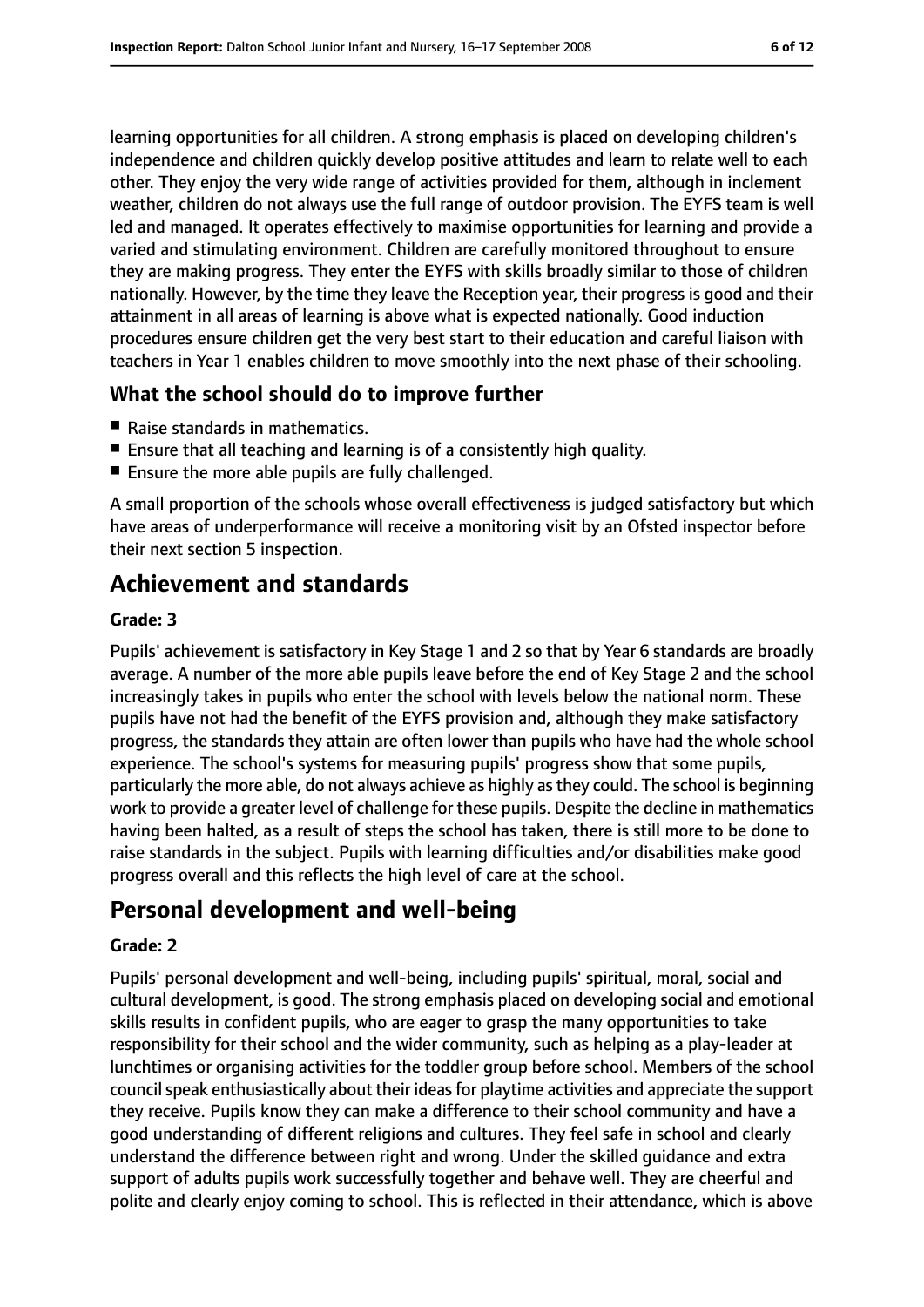average. Pupils have a good understanding of the importance of leading a healthy lifestyle and take part in a wide range of sporting activities. Benchball at lunchtimes is a particular favourite. As one pupil commented, 'It keeps you fit and it's fun too!'

# **Quality of provision**

### **Teaching and learning**

#### **Grade: 3**

Teaching and learning are satisfactory overall and consistently good in the EYFS. In the best lessons in the other key stages, teachers accurately match work to pupils' needs and abilities and provide an appropriate level of challenge. Pupils are encouraged to think hard about their learning and are given opportunities to assess their work. The use of 'response partners' is well used in some lessons, enabling pupils to develop their speaking and listening skills and encouraging them to become active learners. However, teaching is not always consistent and in some lessons there is a lack of challenge and tasks are not well matched to pupils' needs. The pace is slow, the lesson is predominantly teacher-led and pupils make little active contribution to their learning. The more able pupils in particular are insufficiently challenged. The quality of marking in mathematics does not always sufficiently show pupils as to how to correct or improve their work.

Teaching support staff work effectively alongside teachers to provide additional support for those pupils who need help to fully access the curriculum. The visual impairment unit, in particular, provides pupils with excellent support and resources to enable them to learn alongside their classmates.

#### **Curriculum and other activities**

#### **Grade: 2**

The good curriculum is enriched by a wealth of clubs and out of school activities. Good links are made between subjects and the school is developing a more creative approach to planning activities which excite pupils' learning. The school places great emphasis on supporting the physical and emotional health of the community it serves. As a result pupils develop the essential personal skills needed for their next steps. Pupils have satisfactory access to computers and the recent purchase of laptops is supporting further improvements in this area. The visual impairment unit enriches school life enormously and the excellent provision benefits all pupils. Time set aside for discussion and lessons on personal, social, health and citizenship education effectively allow pupils to develop a sense of their community both within and outside school.

#### **Care, guidance and support**

#### **Grade: 2**

This inclusive and caring school excels in supporting the whole community it serves. Parents appreciate the welcome they receive and are keen to take part in the wealth of activities on offer. As one parent said, 'School helps us to help our children. I'm so glad my children are going to Dalton.' Strong partnerships with a wide range of external agencies and outstanding teamwork that makes sure all pupils are fully included provide pupils with the support they need to overcome barriers to learning. As a result pupils feel a strong sense of belonging. Safeguarding measures are in place and meet current government requirements. Pupils say they feel safe and happy. They trust the adults who work with them and know where to turn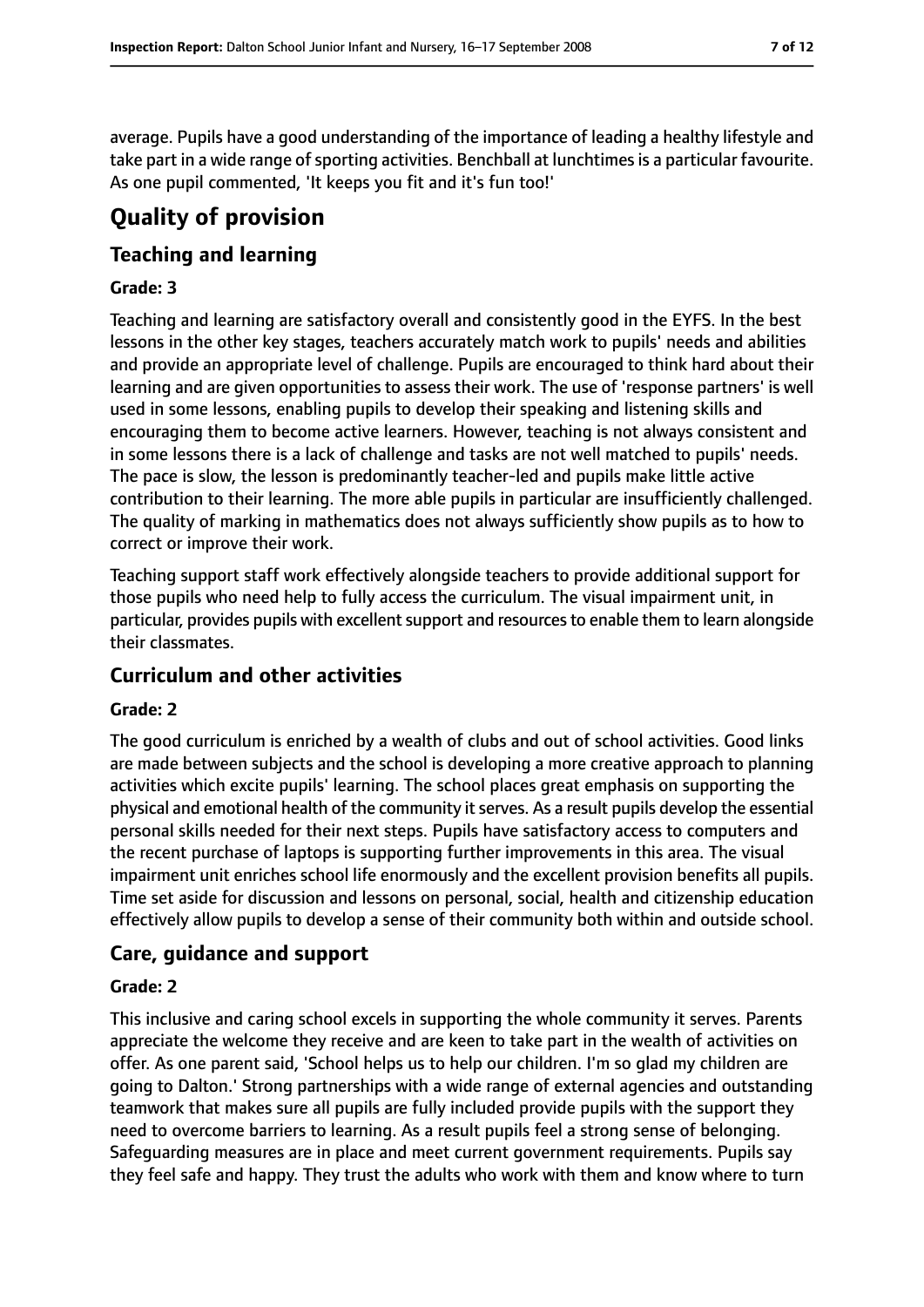for help. However, a lack of consistency of approach to supporting pupils' next steps in their learning means that all pupils do not achieve as well as they can.

# **Leadership and management**

#### **Grade: 3**

The quality of leadership and management is satisfactory. There are some strengths, most notably the clarity of vision brought by the headteacher that puts raising pupils' achievement at the heart of the school's activities. Many changes have increased ambition among staff, parents and pupils to drive up standards. Parents describe their general satisfaction with the work of the school, expressing appreciation for the loyalty and hard work of the staff. However, it isstill too early to establish the impact of changes on achievement and the quality of teaching, which are currently satisfactory. Senior and middle managers are developing their roles well. The school's leaders know the strengths and weaknesses of the school and have a clear plan for improvement. Governors fulfil their responsibilities satisfactorily. The school has in place a good range of strategies to support pupils' understanding of the importance of communities: for example, strong links have been established with a range of different ethnic groups which are used to support pupils' understanding of other communities and religions.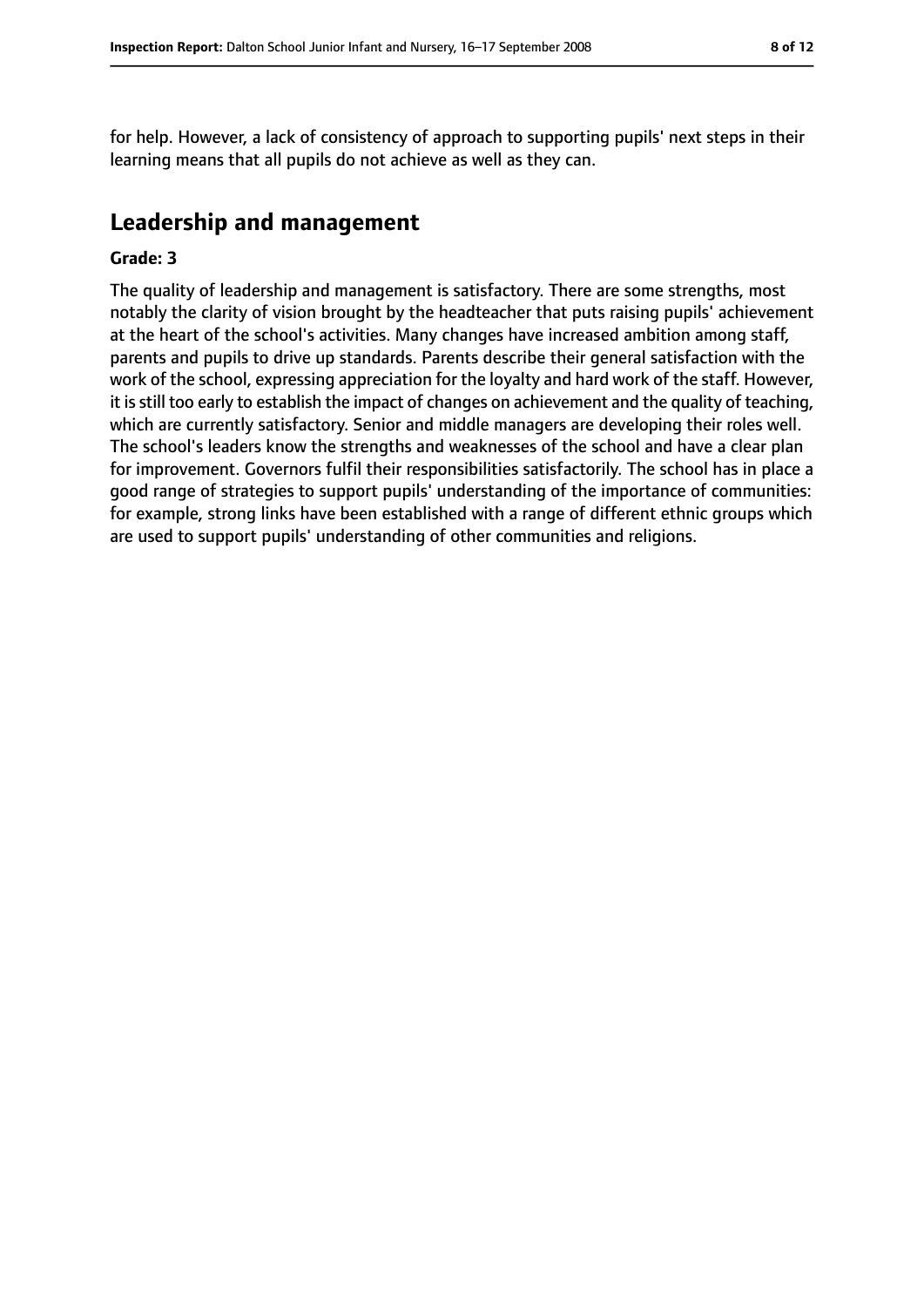**Any complaints about the inspection or the report should be made following the procedures set out in the guidance 'Complaints about school inspection', which is available from Ofsted's website: www.ofsted.gov.uk.**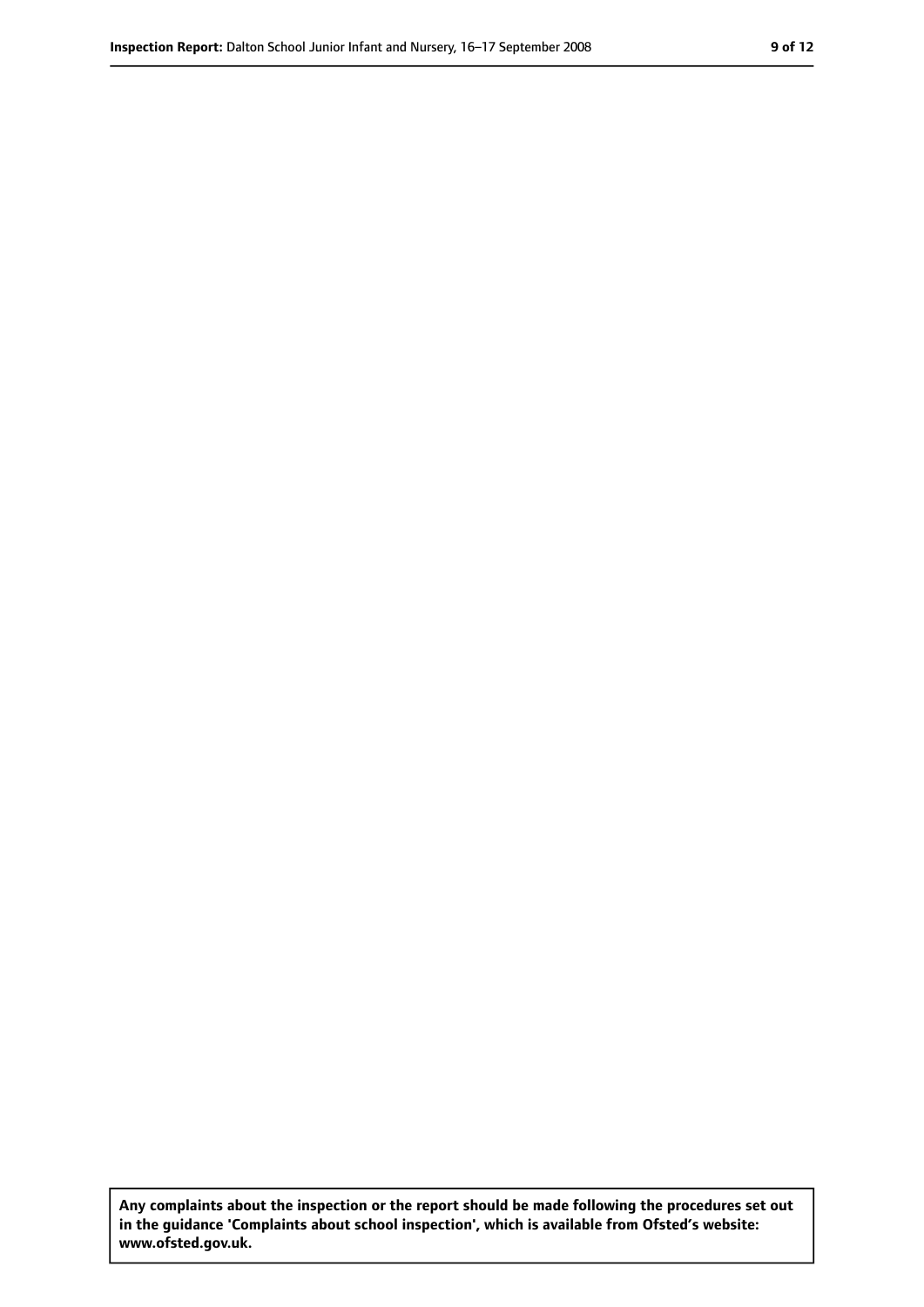# **Inspection judgements**

| Key to judgements: grade 1 is outstanding, grade 2 good, grade 3 satisfactory, and | <b>School</b> |
|------------------------------------------------------------------------------------|---------------|
| arade 4 inadequate                                                                 | Overall       |

#### **Overall effectiveness**

| How effective, efficient and inclusive is the provision of<br>education, integrated care and any extended services in meeting the<br>needs of learners? |     |
|---------------------------------------------------------------------------------------------------------------------------------------------------------|-----|
| Effective steps have been taken to promote improvement since the last<br>inspection                                                                     | Yes |
| How well does the school work in partnership with others to promote learners'<br>well being?                                                            |     |
| The capacity to make any necessary improvements                                                                                                         |     |

## **Effectiveness of the Early Years Foundation Stage**

| How effective is the provision in meeting the needs of children in the<br>l EYFS?            |  |
|----------------------------------------------------------------------------------------------|--|
| How well do children in the EYFS achieve?                                                    |  |
| How good are the overall personal development and well-being of the children<br>in the EYFS? |  |
| How effectively are children in the EYFS helped to learn and develop?                        |  |
| How effectively is the welfare of children in the EYFS promoted?                             |  |
| How effectively is provision in the EYFS led and managed?                                    |  |

## **Achievement and standards**

| How well do learners achieve?                                                                               |  |
|-------------------------------------------------------------------------------------------------------------|--|
| The standards <sup>1</sup> reached by learners                                                              |  |
| How well learners make progress, taking account of any significant variations<br>between groups of learners |  |
| How well learners with learning difficulties and/or disabilities make progress                              |  |

<sup>&</sup>lt;sup>1</sup>Grade 1 - Exceptionally and consistently high; Grade 2 - Generally above average with none significantly below average; Grade 3 - Broadly average to below average; Grade 4 - Exceptionally low.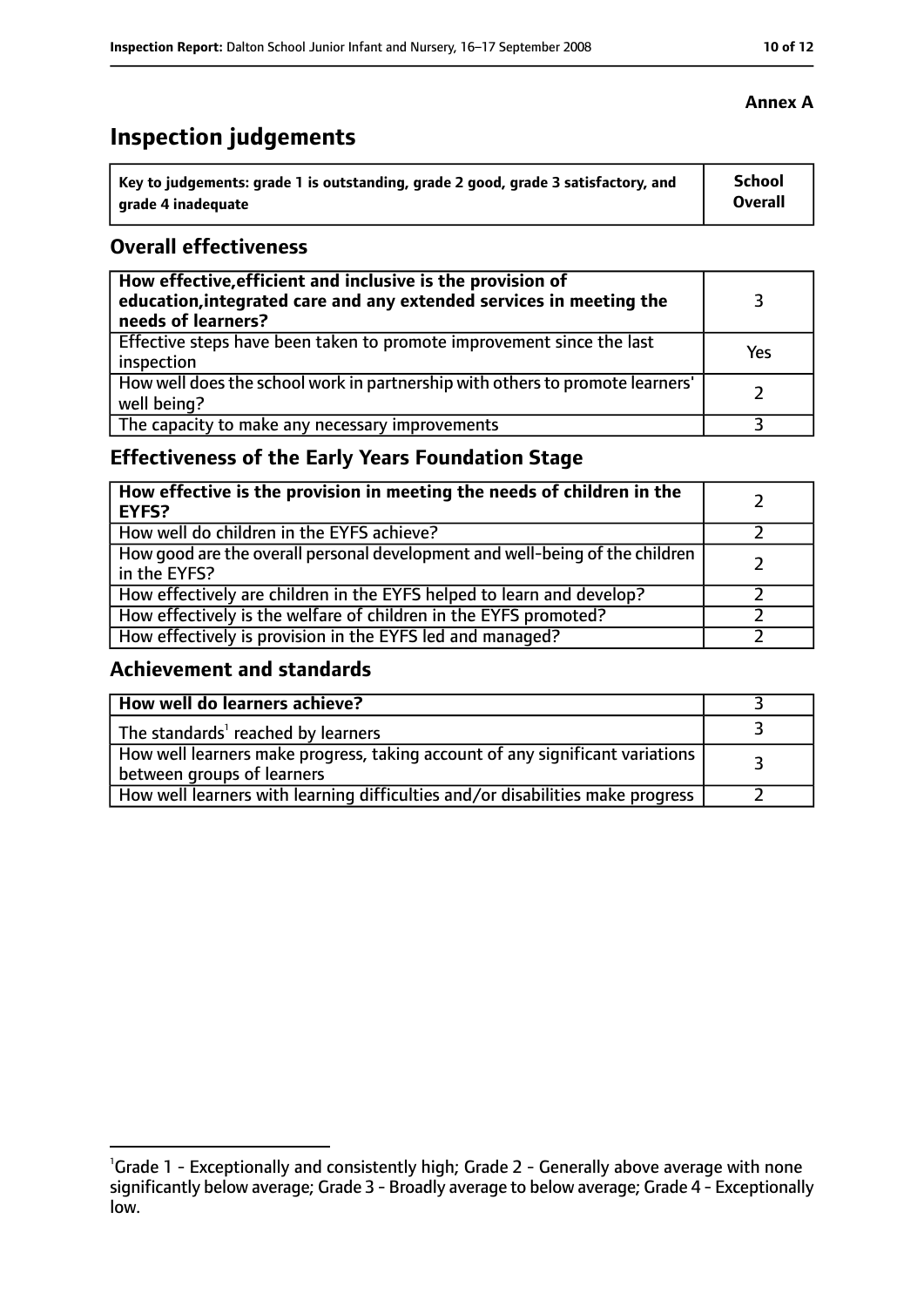# **Personal development and well-being**

| How good are the overall personal development and well-being of the<br>learners?                                 |  |
|------------------------------------------------------------------------------------------------------------------|--|
| The extent of learners' spiritual, moral, social and cultural development                                        |  |
| The extent to which learners adopt healthy lifestyles                                                            |  |
| The extent to which learners adopt safe practices                                                                |  |
| The extent to which learners enjoy their education                                                               |  |
| The attendance of learners                                                                                       |  |
| The behaviour of learners                                                                                        |  |
| The extent to which learners make a positive contribution to the community                                       |  |
| How well learners develop workplace and other skills that will contribute to<br>their future economic well-being |  |

# **The quality of provision**

| How effective are teaching and learning in meeting the full range of<br>learners' needs?              |  |
|-------------------------------------------------------------------------------------------------------|--|
| How well do the curriculum and other activities meet the range of needs and<br>interests of learners? |  |
| How well are learners cared for, quided and supported?                                                |  |

## **Leadership and management**

| How effective are leadership and management in raising achievement<br>and supporting all learners?                                              |     |
|-------------------------------------------------------------------------------------------------------------------------------------------------|-----|
| How effectively leaders and managers at all levels set clear direction leading<br>to improvement and promote high quality of care and education |     |
| How effectively leaders and managers use challenging targets to raise standards                                                                 | 3   |
| The effectiveness of the school's self-evaluation                                                                                               | 3   |
| How well equality of opportunity is promoted and discrimination eliminated                                                                      |     |
| How well does the school contribute to community cohesion?                                                                                      |     |
| How effectively and efficiently resources, including staff, are deployed to<br>achieve value for money                                          | 3   |
| The extent to which governors and other supervisory boards discharge their<br>responsibilities                                                  | 3   |
| Do procedures for safequarding learners meet current government<br>requirements?                                                                | Yes |
| Does this school require special measures?                                                                                                      | No  |
| Does this school require a notice to improve?                                                                                                   | No  |